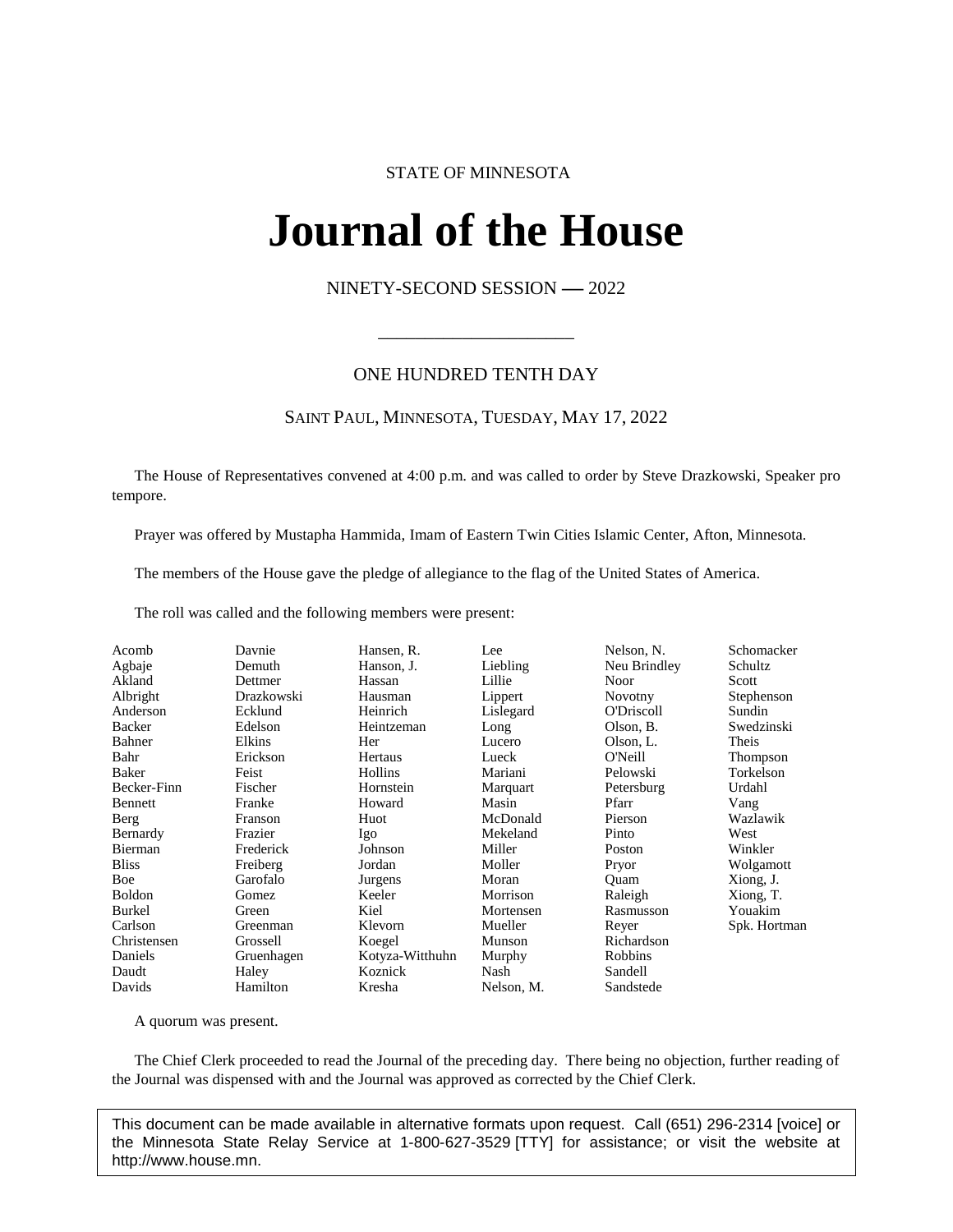# REPORTS OF CHIEF CLERK

S. F. No. 3107 and H. F. No. 2920, which had been referred to the Chief Clerk for comparison, were examined and found to be identical.

Howard moved that S. F. No. 3107 be substituted for H. F. No. 2920 and that the House File be indefinitely postponed. The motion prevailed.

S. F. No. 4108 and H. F. No. 4394, which had been referred to the Chief Clerk for comparison, were examined and found to be not identical.

Kotyza-Witthuhn moved that S. F. No. 4108 be substituted for H. F. No. 4394 and that the House File be indefinitely postponed. The motion prevailed.

# **SECOND READING OF SENATE BILLS**

S. F. Nos. 3107 and 4108 were read for the second time.

# **INTRODUCTION AND FIRST READING OF HOUSE BILLS**

The following House File was introduced:

Huot introduced:

H. F. No. 4886, A bill for an act relating to state government; requiring coverage for self-measured blood pressure monitoring devices; requiring related reimbursement for recipients and providers; requiring commissioner of human services to create medical assistance data practices and clinical oversight policy; amending Minnesota Statutes 2021 Supplement, section 256B.0625, subdivision 31; proposing coding for new law in Minnesota Statutes, chapter 62Q.

The bill was read for the first time and referred to the Committee on Health Finance and Policy.

Winkler moved that the House recess subject to the call of the Chair. The motion prevailed.

# RECESS

# RECONVENED

The House reconvened and was called to order by Speaker pro tempore Wolgamott.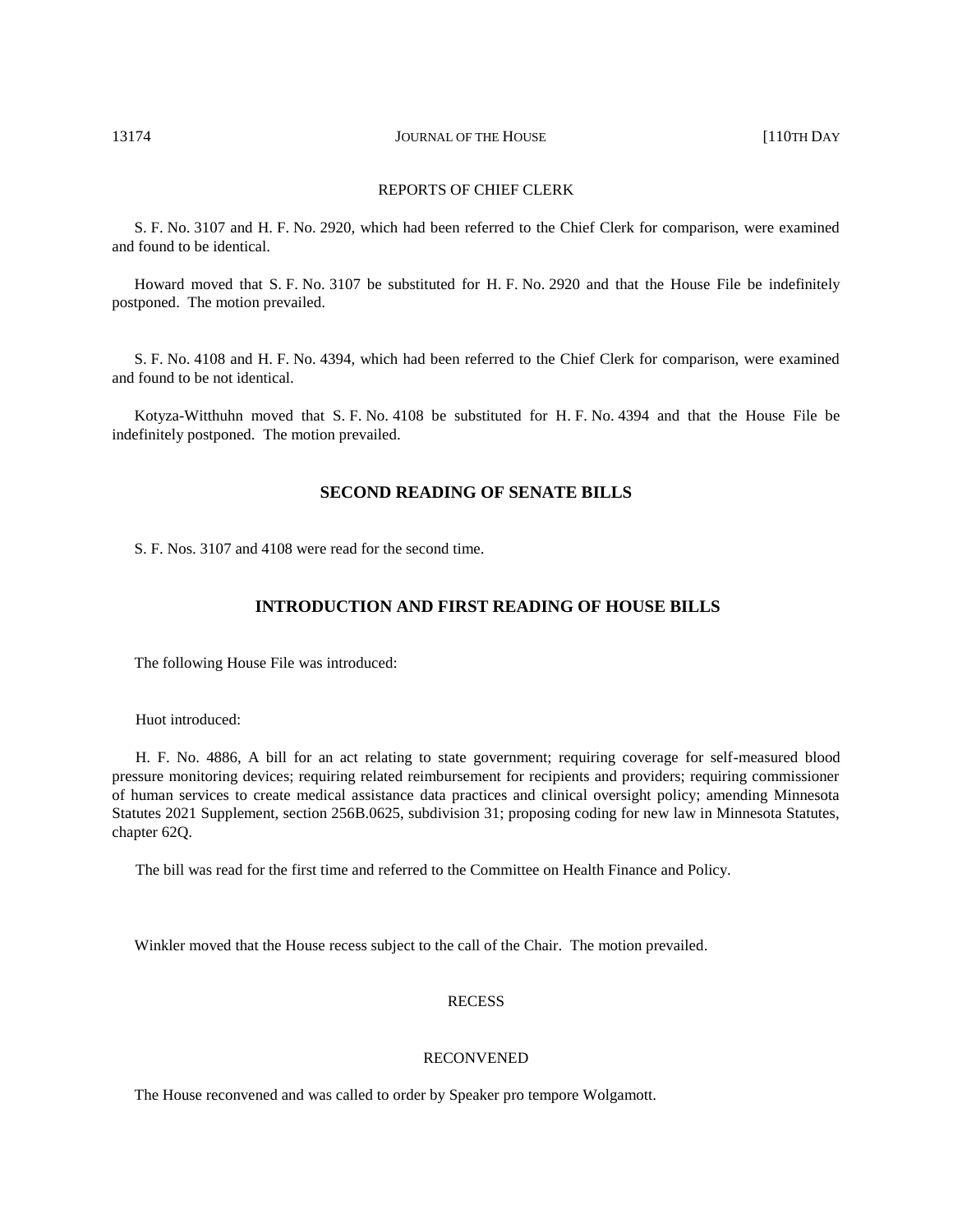# **MESSAGES FROM THE SENATE**

The following messages were received from the Senate:

Madam Speaker:

I hereby announce the passage by the Senate of the following House File, herewith returned:

H. F. No. 3379, A bill for an act relating to military affairs; changing a provision in the reenlistment and commissioning bonus program; amending Minnesota Statutes 2020, section 192.501, subdivision 1b.

CAL R. LUDEMAN, Secretary of the Senate

Madam Speaker:

I hereby announce the passage by the Senate of the following House File, herewith returned, as amended by the Senate, in which amendments the concurrence of the House is respectfully requested:

H. F. No. 2353, A bill for an act relating to data practices; classifying education support service data; proposing coding for new law in Minnesota Statutes, chapter 13.

CAL R. LUDEMAN, Secretary of the Senate

# CONCURRENCE AND REPASSAGE

Feist moved that the House concur in the Senate amendments to H. F. No. 2353 and that the bill be repassed as amended by the Senate. The motion prevailed.

H. F. No. 2353, A bill for an act relating to data practices; classifying education support service data; amending Minnesota Statutes 2020, section 13.32, subdivision 1, by adding subdivisions; proposing coding for new law in Minnesota Statutes, chapter 13.

The bill was read for the third time, as amended by the Senate, and placed upon its repassage.

The question was taken on the repassage of the bill and the roll was called. There were 134 yeas and 0 nays as follows:

| Acomb    | Bahner      | Bernardy      | Carlson        | Demuth     | Erickson |
|----------|-------------|---------------|----------------|------------|----------|
| Agbaje   | Bahr        | Bierman       | Christensen    | Dettmer    | Feist    |
| Akland   | Baker       | <b>Bliss</b>  | <b>Daniels</b> | Drazkowski | Fischer  |
| Albright | Becker-Finn | <b>Boe</b>    | Daudt          | Ecklund    | Franke   |
| Anderson | Bennett     | <b>Boldon</b> | Davids         | Edelson    | Franson  |
| Backer   | Berg        | Burkel        | Davnie         | Elkins     | Frazier  |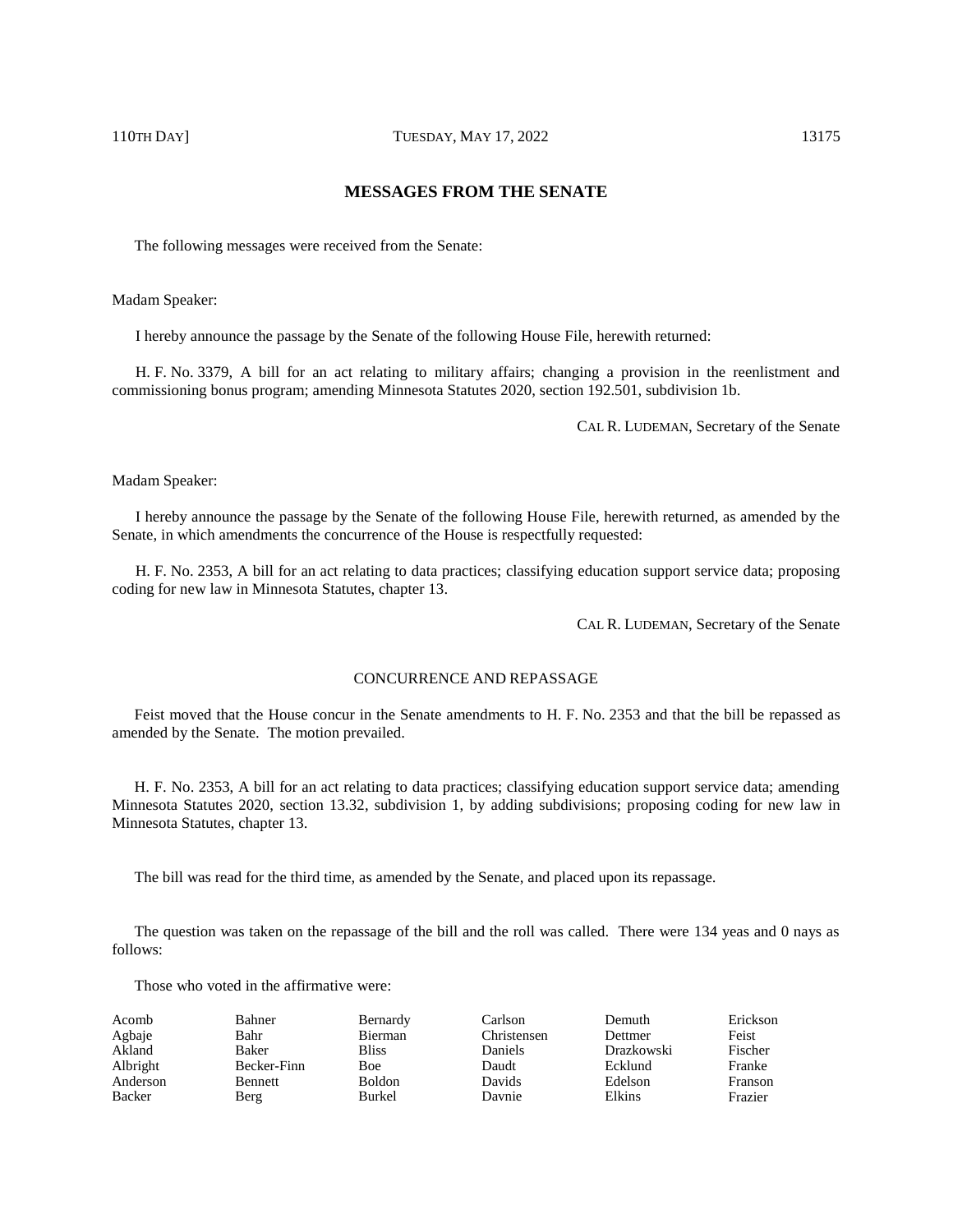# 13176 **JOURNAL OF THE HOUSE COMPANY JOURNAL OF THE HOUSE 110TH DAY**

| Frederick  | Hertaus         | Liebling  | Mueller      | Pinto      | <b>Theis</b> |
|------------|-----------------|-----------|--------------|------------|--------------|
| Freiberg   | <b>Hollins</b>  | Lillie    | Munson       | Poston     | Thompson     |
| Garofalo   | Hornstein       | Lippert   | Murphy       | Pryor      | Torkelson    |
| Gomez      | Howard          | Lislegard | Nash         | Ouam       | Urdahl       |
| Green      | Huot            | Long      | Nelson, M.   | Raleigh    | Vang         |
| Greenman   | Igo             | Lucero    | Nelson, N.   | Rasmusson  | Wazlawik     |
| Grossell   | Johnson         | Lueck     | Neu Brindley | Rever      | West         |
| Gruenhagen | Jordan          | Mariani   | <b>Noor</b>  | Richardson | Winkler      |
| Haley      | Jurgens         | Marquart  | Novotny      | Robbins    | Wolgamott    |
| Hamilton   | Keeler          | Masin     | O'Driscoll   | Sandell    | Xiong, J.    |
| Hansen, R. | Kiel            | McDonald  | Olson, B.    | Sandstede  | Xiong, T.    |
| Hanson. J. | Klevorn         | Mekeland  | Olson, L.    | Schomacker | Youakim      |
| Hassan     | Koegel          | Miller    | O'Neill      | Schultz    | Spk. Hortman |
| Hausman    | Kotyza-Witthuhn | Moller    | Pelowski     | Scott      |              |
| Heinrich   | Koznick         | Moran     | Petersburg   | Stephenson |              |
| Heintzeman | Kresha          | Morrison  | Pfarr        | Sundin     |              |
| Her        | Lee             | Mortensen | Pierson      | Swedzinski |              |

The bill was repassed, as amended by the Senate, and its title agreed to.

### Madam Speaker:

I hereby announce the passage by the Senate of the following House File, herewith returned, as amended by the Senate, in which amendments the concurrence of the House is respectfully requested:

H. F. No. 3285, A bill for an act relating to local government; authorizing online process for county land sales; modifying notice procedures for land sales; amending Minnesota Statutes 2020, section 373.01, subdivision 1.

CAL R. LUDEMAN, Secretary of the Senate

# CONCURRENCE AND REPASSAGE

Sandstede moved that the House concur in the Senate amendments to H. F. No. 3285 and that the bill be repassed as amended by the Senate. The motion prevailed.

H. F. No. 3285, A bill for an act relating to local government; authorizing online process for county land sales; modifying notice procedures for land sales; amending Minnesota Statutes 2020, section 373.01, subdivision 1.

The bill was read for the third time, as amended by the Senate, and placed upon its repassage.

The question was taken on the repassage of the bill and the roll was called. There were 80 yeas and 54 nays as follows:

| Acomb       | Bernardy      | Davnie     | Feist     | Garofalo   | Hassan    |
|-------------|---------------|------------|-----------|------------|-----------|
| Agbaje      | Bierman       | Drazkowski | Fischer   | Gomez      | Hausman   |
| Bahner      | <b>Boldon</b> | Ecklund    | Frazier   | Greenman   | Her       |
| Becker-Finn | Carlson       | Edelson    | Frederick | Hansen, R. | Hollins   |
| Berg        | Christensen   | Elkins     | Freiberg  | Hanson, J. | Hornstein |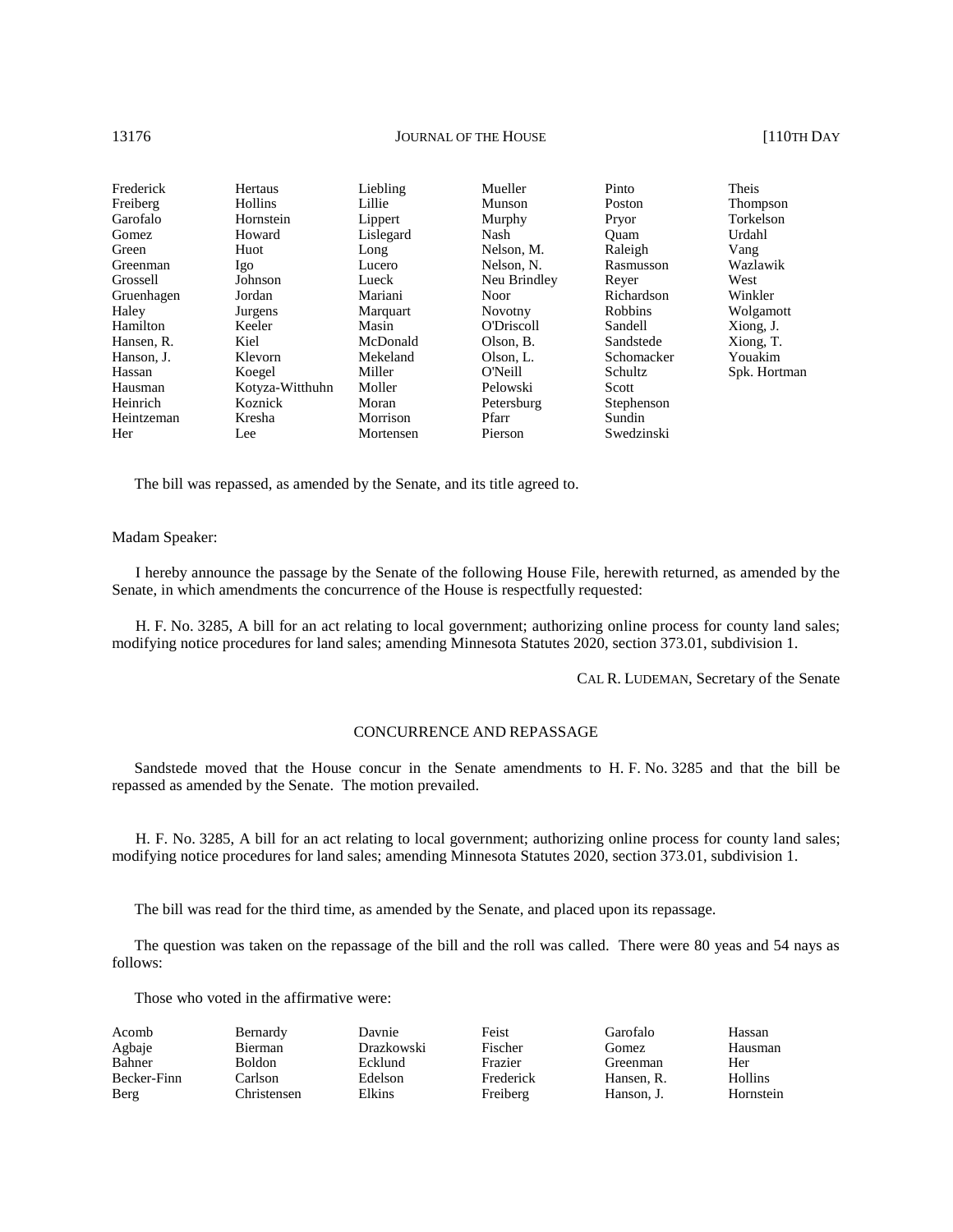| Howard                         | Lee                                       | Masin      | Nelson, N. | Sandstede  | Wolgamott    |
|--------------------------------|-------------------------------------------|------------|------------|------------|--------------|
| Huot                           | Liebling                                  | Miller     | Noor       | Schultz    | Xiong, J.    |
| Igo                            | Lillie                                    | Moller     | Olson, L.  | Stephenson | Xiong, T.    |
| Jordan                         | Lippert                                   | Moran      | Pelowski   | Sundin     | Youakim      |
| Jurgens                        | Lislegard                                 | Morrison   | Pinto      | Thompson   | Spk. Hortman |
| Keeler                         | Long                                      | Mortensen  | Pryor      | Urdahl     |              |
| Klevorn                        | Lueck                                     | Munson     | Rever      | Vang       |              |
| Koegel                         | Mariani                                   | Murphy     | Richardson | Wazlawik   |              |
| Kotyza-Witthuhn                | Marquart                                  | Nelson, M. | Sandell    | Winkler    |              |
| T <sub>1</sub><br>$\mathbf{1}$ | $\sim$ $\sim$ $\sim$ $\sim$ $\sim$ $\sim$ |            |            |            |              |

Those who voted in the negative were:

| Akland       | <b>Burkel</b> | Green      | Kiel         | Novotny    | Raleigh        |
|--------------|---------------|------------|--------------|------------|----------------|
| Albright     | Daniels       | Grossell   | Koznick      | O'Driscoll | Rasmusson      |
| Anderson     | Daudt         | Gruenhagen | Kresha       | Olson, B.  | <b>Robbins</b> |
| Backer       | Davids        | Haley      | Lucero       | O'Neill    | Schomacker     |
| Bahr         | Demuth        | Hamilton   | McDonald     | Petersburg | Scott          |
| Baker        | Dettmer       | Heinrich   | Mekeland     | Pfarr      | Swedzinski     |
| Bennett      | Erickson      | Heintzeman | Mueller      | Pierson    | Theis          |
| <b>Bliss</b> | Franke        | Hertaus    | Nash         | Poston     | Torkelson      |
| Boe          | Franson       | Johnson    | Neu Brindley | Ouam       | West           |
|              |               |            |              |            |                |

The bill was repassed, as amended by the Senate, and its title agreed to.

Madam Speaker:

I hereby announce the passage by the Senate of the following Senate Files, herewith transmitted:

S. F. Nos. 1257 and 3338.

CAL R. LUDEMAN, Secretary of the Senate

# **FIRST READING OF SENATE BILLS**

S. F. No. 1257, A bill for an act relating to human services; exempting certain licensed individuals from background studies under chapter 245C; appropriating money; amending Minnesota Statutes 2020, sections 144.057, subdivision 1; 245C.31, subdivisions 1, 2, by adding subdivisions; Minnesota Statutes 2021 Supplement, section 245C.03, subdivision 5a; Laws 2020, First Special Session chapter 7, section 1, subdivision 5, as added.

The bill was read for the first time and referred to the Committee on Human Services Finance and Policy.

S. F. No. 3338, A bill for an act relating to insurance; allowing life insurance policies that provide coverage for long-term care to be authorized in certain instances; amending Minnesota Statutes 2020, section 61A.02, by adding a subdivision.

The bill was read for the first time.

Lillie moved that S. F. No. 3338 and H. F. No. 4031, now on the General Register, be referred to the Chief Clerk for comparison. The motion prevailed.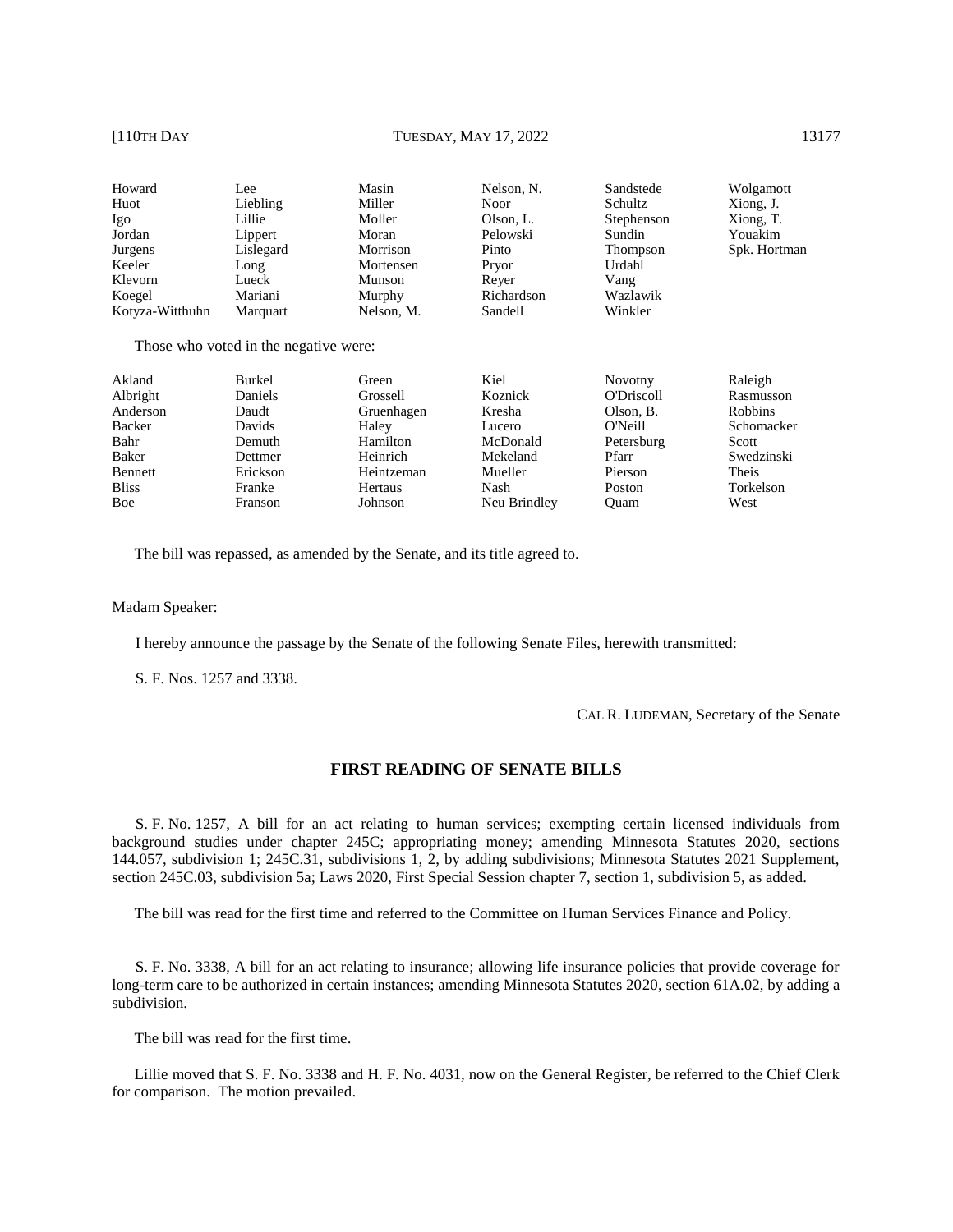# ANNOUNCEMENT BY THE SPEAKER PURSUANT TO RULE 1.15(c)

A message from the Senate has been received requesting concurrence by the House to amendments adopted by the Senate to the following House Files:

H. F. Nos. 3438 and 3805.

# REPORT FROM THE COMMITTEE ON RULES AND LEGISLATIVE ADMINISTRATION

Winkler from the Committee on Rules and Legislative Administration, pursuant to rules 1.21 and 3.33, designated the following bills to be placed on the Calendar for the Day for Thursday, May 19, 2022 and established a prefiling requirement for amendments offered to the following bills:

H. F. Nos. 3775 and 3394.

# **CALENDAR FOR THE DAY**

S. F. No. 1391, A bill for an act relating to commerce; regulating debt settlement services providers; amending Minnesota Statutes 2020, sections 332A.02, subdivision 8, by adding subdivisions; 332B.02, subdivision 13.

The bill was read for the third time and placed upon its final passage.

The question was taken on the passage of the bill and the roll was called. There were 134 yeas and 0 nays as follows:

| Acomb        | <b>Boe</b>  | Erickson   | Hamilton       | Jordan          | Lucero    |
|--------------|-------------|------------|----------------|-----------------|-----------|
| Agbaje       | Boldon      | Feist      | Hansen, R.     | Jurgens         | Lueck     |
| Akland       | Burkel      | Fischer    | Hanson, J.     | Keeler          | Mariani   |
| Albright     | Carlson     | Franke     | Hassan         | Kiel            | Marquart  |
| Anderson     | Christensen | Franson    | Hausman        | Klevorn         | Masin     |
| Backer       | Daniels     | Frazier    | Heinrich       | Koegel          | McDonald  |
| Bahner       | Daudt       | Frederick  | Heintzeman     | Kotyza-Witthuhn | Mekeland  |
| Bahr         | Davids      | Freiberg   | Her            | Koznick         | Miller    |
| Baker        | Davnie      | Garofalo   | Hertaus        | Kresha          | Moller    |
| Becker-Finn  | Demuth      | Gomez      | <b>Hollins</b> | Lee             | Moran     |
| Bennett      | Dettmer     | Green      | Hornstein      | Liebling        | Morrison  |
| Berg         | Drazkowski  | Greenman   | Howard         | Lillie          | Mortensen |
| Bernardy     | Ecklund     | Grossell   | Huot           | Lippert         | Mueller   |
| Bierman      | Edelson     | Gruenhagen | Igo            | Lislegard       | Munson    |
| <b>Bliss</b> | Elkins      | Haley      | Johnson        | Long            | Murphy    |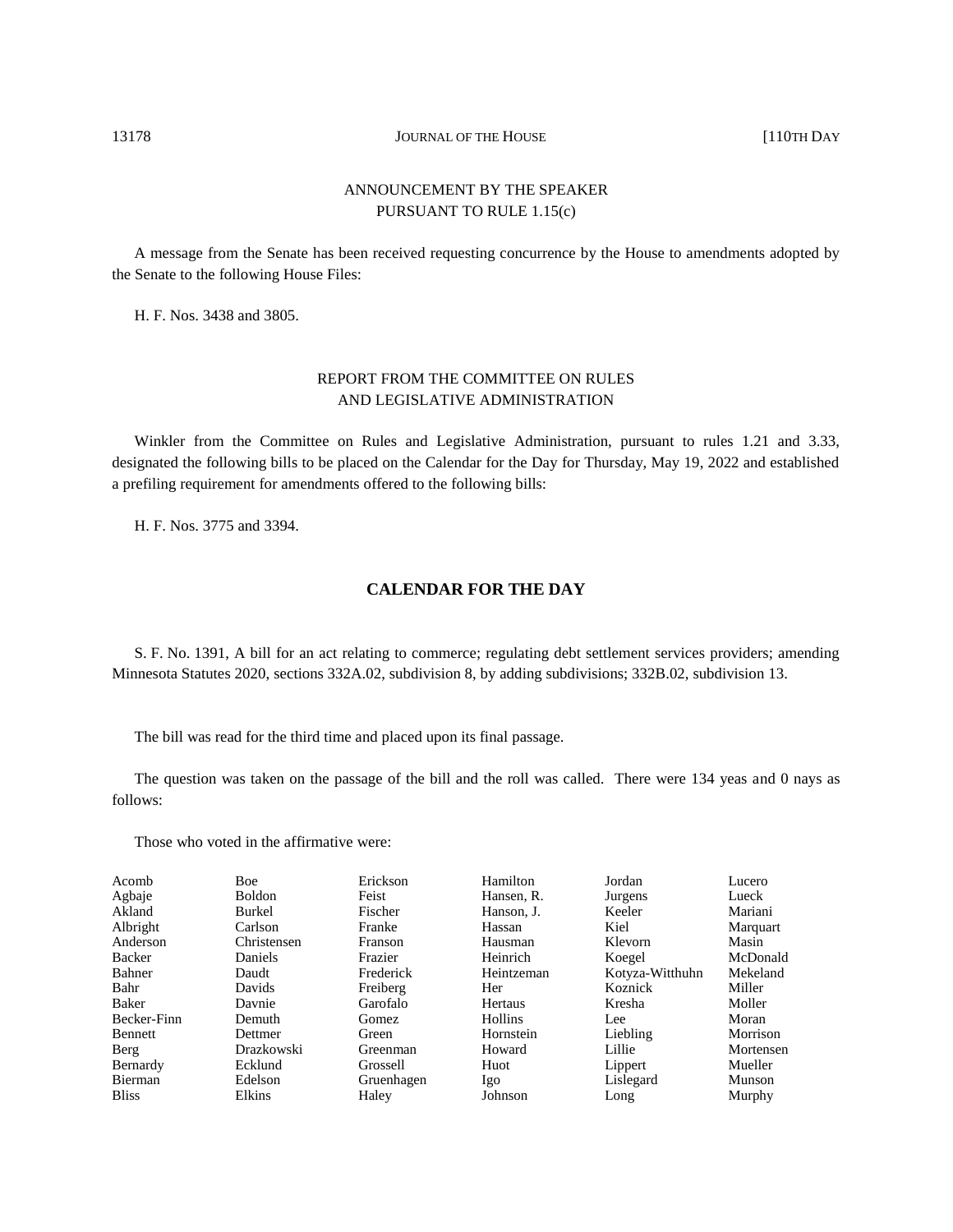Xiong, J. Xiong, T. Youakim Spk. Hortman

Nash Nelson, M. Nelson, N. Neu Brindley Noor Novotny O'Driscoll Olson, B.

Olson, L. O'Neill Pelowski Petersburg Pfarr Pierson Pinto Poston

Sandstede Schomacker Schultz Scott Stephenson Sundin Swedzinski Theis

Thompson Torkelson Urdahl Vang Wazlawik West Winkler Wolgamott

The bill was passed and its title agreed to.

H. F. No. 2354 was reported to the House.

Feist moved to amend H. F. No. 2354, the first engrossment, as follows:

Pryor Quam Raleigh Rasmusson Reyer Richardson Robbins Sandell

Page 8, delete section 12

Renumber the sections in sequence and correct the internal references

Amend the title accordingly

The motion prevailed and the amendment was adopted.

H. F. No. 2354, A bill for an act relating to judgments; enacting the Uniform Registration of Canadian Money Judgments Act adopted and recommended for passage by the National Conference of Commissioners on Uniform State Laws; proposing coding for new law in Minnesota Statutes, chapter 548.

The bill was read for the third time, as amended, and placed upon its final passage.

The question was taken on the passage of the bill and the roll was called. There were 125 yeas and 8 nays as follows:

| Acomb        | Boe         | Fischer    | Hausman    | Kotyza-Witthuhn | Moller       |
|--------------|-------------|------------|------------|-----------------|--------------|
| Agbaje       | Boldon      | Franke     | Heintzeman | Koznick         | Moran        |
| Akland       | Burkel      | Franson    | Her        | Kresha          | Morrison     |
| Albright     | Carlson     | Frazier    | Hertaus    | Lee             | Mortensen    |
| Anderson     | Christensen | Frederick  | Hollins    | Liebling        | Mueller      |
| Backer       | Daniels     | Freiberg   | Hornstein  | Lillie          | Munson       |
| Bahner       | Daudt       | Garofalo   | Howard     | Lippert         | Murphy       |
| Bahr         | Davids      | Gomez      | Huot       | Lislegard       | Nash         |
| Baker        | Demuth      | Greenman   | Igo        | Long            | Nelson, M.   |
| Becker-Finn  | Dettmer     | Grossell   | Jordan     | Lucero          | Nelson, N.   |
| Bennett      | Drazkowski  | Haley      | Jurgens    | Lueck           | Neu Brindley |
| Berg         | Ecklund     | Hamilton   | Keeler     | Mariani         | <b>Noor</b>  |
| Bernardy     | Edelson     | Hansen, R. | Kiel       | Marquart        | Novotny      |
| Bierman      | Elkins      | Hanson, J. | Klevorn    | Masin           | Olson, B.    |
| <b>Bliss</b> | Feist       | Hassan     | Koegel     | Miller          | Olson, L.    |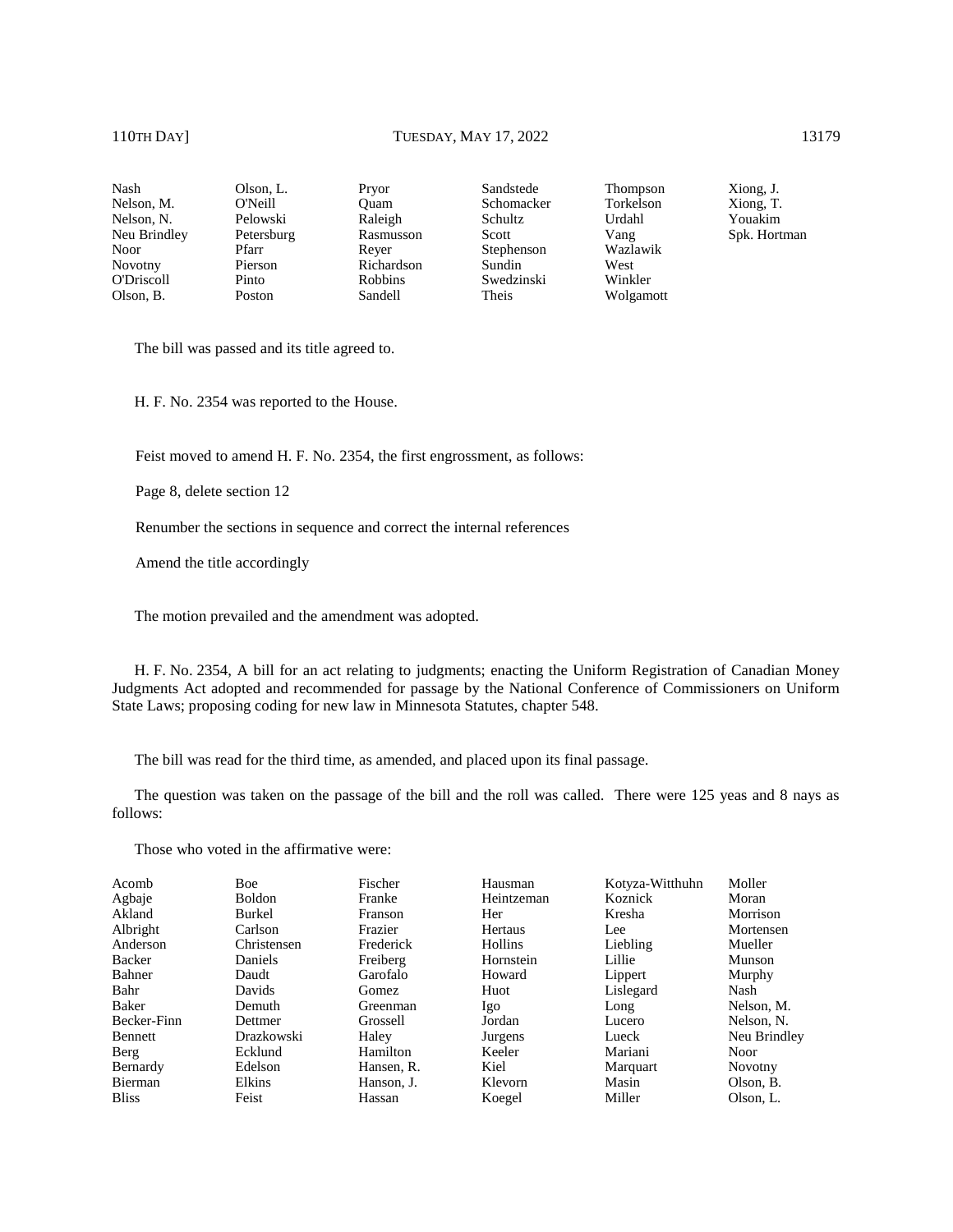| O'Neill    | Poston                                | Richardson     | Scott           | Torkelson | Wolgamott    |
|------------|---------------------------------------|----------------|-----------------|-----------|--------------|
| Pelowski   | Pryor                                 | <b>Robbins</b> | Stephenson      | Urdahl    | Xiong, J.    |
| Petersburg | Ouam                                  | Sandell        | Sundin          | Vang      | Xiong, T.    |
| Pfarr      | Raleigh                               | Sandstede      | Swedzinski      | Wazlawik  | Youakim      |
| Pierson    | Rasmusson                             | Schomacker     | Theis           | West      | Spk. Hortman |
| Pinto      | Rever                                 | Schultz        | <b>Thompson</b> | Winkler   |              |
|            | Those who voted in the negative were: |                |                 |           |              |

Erickson Green Gruenhagen **Heinrich** Johnson McDonald Mekeland O'Driscoll

The bill was passed, as amended, and its title agreed to.

H. F. No. 2665, A bill for an act relating to courts; permitting certain emancipated minors to seek harassment restraining orders on their own behalf; amending Minnesota Statutes 2020, section 609.748, subdivision 2.

The bill was read for the third time and placed upon its final passage.

The question was taken on the passage of the bill and the roll was called. There were 132 yeas and 0 nays as follows:

Those who voted in the affirmative were:

| Acomb         | Davids     | Hamilton        | Koznick   | Murphy         | Richardson     |
|---------------|------------|-----------------|-----------|----------------|----------------|
| Agbaje        | Davnie     | Hansen, R.      | Kresha    | Nash           | <b>Robbins</b> |
| Akland        | Demuth     | Hanson, J.      | Lee       | Nelson, M.     | Sandell        |
| Albright      | Dettmer    | Hassan          | Liebling  | Nelson, N.     | Sandstede      |
| Anderson      | Drazkowski | Hausman         | Lillie    | Neu Brindley   | Schomacker     |
| Backer        | Ecklund    | Heinrich        | Lippert   | <b>Noor</b>    | Schultz        |
| Bahner        | Edelson    | Heintzeman      | Lislegard | <b>Novotny</b> | Scott          |
| Bahr          | Elkins     | Her             | Long      | O'Driscoll     | Stephenson     |
| Baker         | Erickson   | Hertaus         | Lucero    | Olson, B.      | Sundin         |
| Becker-Finn   | Feist      | Hollins         | Lueck     | Olson, L.      | Swedzinski     |
| Bennett       | Fischer    | Hornstein       | Mariani   | O'Neill        | Theis          |
| Berg          | Franke     | Howard          | Marquart  | Pelowski       | Thompson       |
| Bernardy      | Franson    | Huot            | Masin     | Petersburg     | Torkelson      |
| Bierman       | Frazier    | Igo             | McDonald  | Pfarr          | Urdahl         |
| <b>Bliss</b>  | Frederick  | Johnson         | Mekeland  | Pierson        | Vang           |
| Boe           | Freiberg   | Jordan          | Miller    | Pinto          | Wazlawik       |
| <b>Boldon</b> | Garofalo   | Jurgens         | Moller    | Poston         | West           |
| Burkel        | Gomez      | Keeler          | Moran     | Pryor          | Winkler        |
| Carlson       | Green      | Kiel            | Morrison  | Ouam           | Wolgamott      |
| Christensen   | Greenman   | Klevorn         | Mortensen | Raleigh        | Xiong, J.      |
| Daniels       | Grossell   | Koegel          | Mueller   | Rasmusson      | Xiong, T.      |
| Daudt         | Haley      | Kotyza-Witthuhn | Munson    | Reyer          | Youakim        |

The bill was passed and its title agreed to.

S. F. No. 3850, A bill for an act relating to civil law; clarifying indemnity application when insurance coverage exists; amending Minnesota Statutes 2020, section 604.21.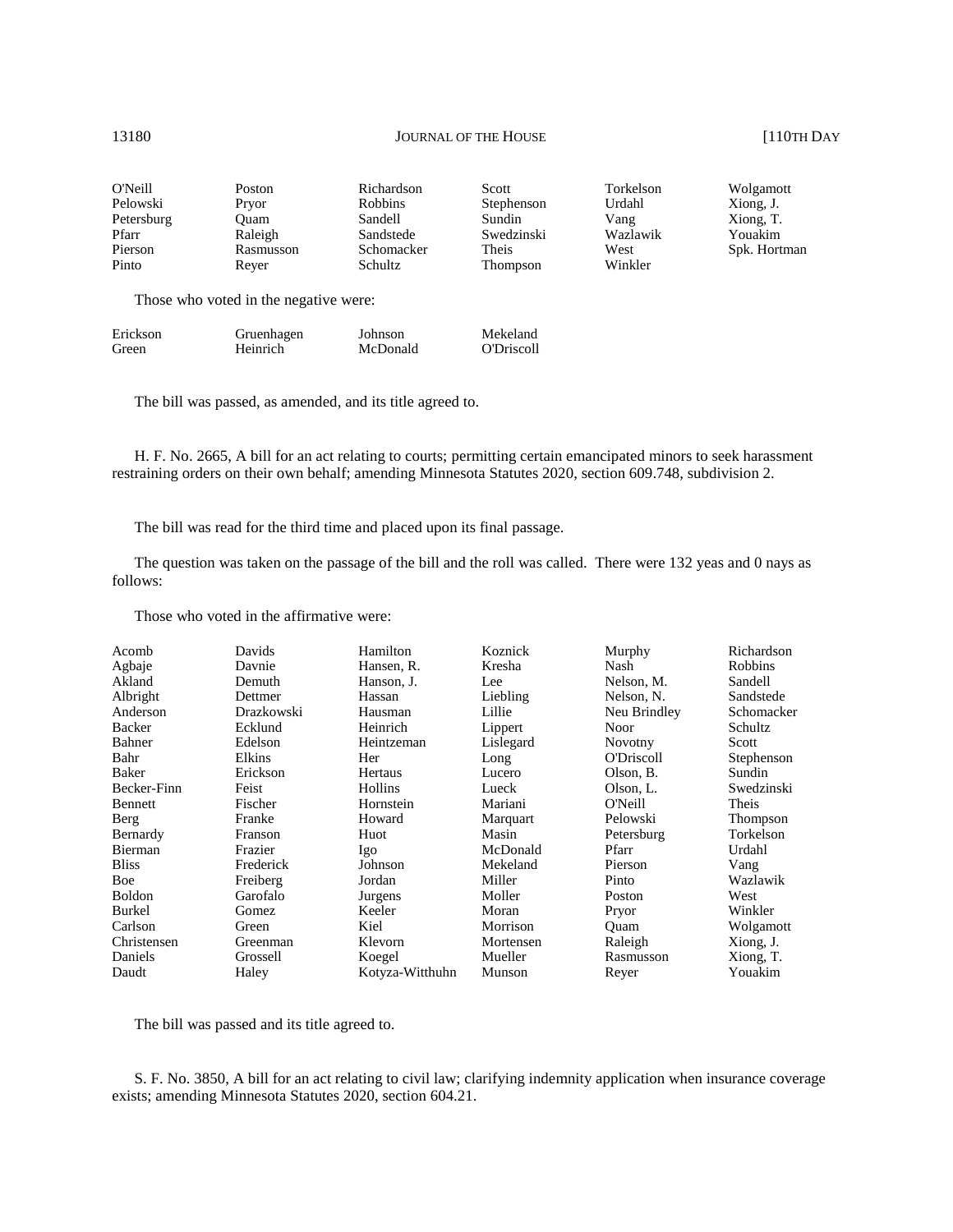The bill was read for the third time and placed upon its final passage.

The question was taken on the passage of the bill and the roll was called. There were 134 yeas and 0 nays as follows:

Those who voted in the affirmative were:

| Acomb         | Davnie     | Hansen, R.      | Lee        | Nelson, N.     | Schomacker   |
|---------------|------------|-----------------|------------|----------------|--------------|
| Agbaje        | Demuth     | Hanson, J.      | Liebling   | Neu Brindley   | Schultz      |
| Akland        | Dettmer    | Hassan          | Lillie     | Noor           | Scott        |
| Albright      | Drazkowski | Hausman         | Lippert    | <b>Novotny</b> | Stephenson   |
| Anderson      | Ecklund    | Heinrich        | Lislegard  | O'Driscoll     | Sundin       |
| Backer        | Edelson    | Heintzeman      | Long       | Olson, B.      | Swedzinski   |
| Bahner        | Elkins     | Her             | Lucero     | Olson, L.      | Theis        |
| Bahr          | Erickson   | Hertaus         | Lueck      | O'Neill        | Thompson     |
| Baker         | Feist      | Hollins         | Mariani    | Pelowski       | Torkelson    |
| Becker-Finn   | Fischer    | Hornstein       | Marquart   | Petersburg     | Urdahl       |
| Bennett       | Franke     | Howard          | Masin      | Pfarr          | Vang         |
| Berg          | Franson    | Huot            | McDonald   | Pierson        | Wazlawik     |
| Bernardy      | Frazier    | Igo             | Mekeland   | Pinto          | West         |
| Bierman       | Frederick  | Johnson         | Miller     | Poston         | Winkler      |
| <b>Bliss</b>  | Freiberg   | Jordan          | Moller     | Pryor          | Wolgamott    |
| Boe           | Garofalo   | Jurgens         | Moran      | Ouam           | Xiong, J.    |
| <b>Boldon</b> | Gomez      | Keeler          | Morrison   | Raleigh        | Xiong, T.    |
| <b>Burkel</b> | Green      | Kiel            | Mortensen  | Rasmusson      | Youakim      |
| Carlson       | Greenman   | Klevorn         | Mueller    | Reyer          | Spk. Hortman |
| Christensen   | Grossell   | Koegel          | Munson     | Richardson     |              |
| Daniels       | Gruenhagen | Kotyza-Witthuhn | Murphy     | Robbins        |              |
| Daudt         | Haley      | Koznick         | Nash       | Sandell        |              |
| Davids        | Hamilton   | Kresha          | Nelson, M. | Sandstede      |              |

The bill was passed and its title agreed to.

H. F. No. 1829, A bill for an act relating to commerce; prohibiting discrimination against organ or bone marrow donors by certain insurers; amending Minnesota Statutes 2020, section 72A.20, by adding a subdivision.

The bill was read for the third time and placed upon its final passage.

The question was taken on the passage of the bill and the roll was called. There were 126 yeas and 8 nays as follows:

| Acomb       | Berg          | Daudt    | Fischer        | Gruenhagen | Hertaus   |
|-------------|---------------|----------|----------------|------------|-----------|
| Agbaje      | Bernardy      | Davids   | Franke         | Haley      | Hollins   |
| Akland      | Bierman       | Davnie   | <b>Franson</b> | Hamilton   | Hornstein |
| Albright    | <b>Bliss</b>  | Demuth   | Frazier        | Hansen, R. | Howard    |
| Anderson    | <b>Boe</b>    | Dettmer  | Frederick      | Hanson, J. | Huot      |
| Backer      | <b>Boldon</b> | Ecklund  | Freiberg       | Hassan     | Igo       |
| Bahner      | <b>Burkel</b> | Edelson  | Garofalo       | Hausman    | Johnson   |
| Baker       | Carlson       | Elkins   | Gomez          | Heinrich   | Jordan    |
| Becker-Finn | Christensen   | Erickson | Greenman       | Heintzeman | Jurgens   |
| Bennett     | Daniels       | Feist    | Grossell       | Her        | Keeler    |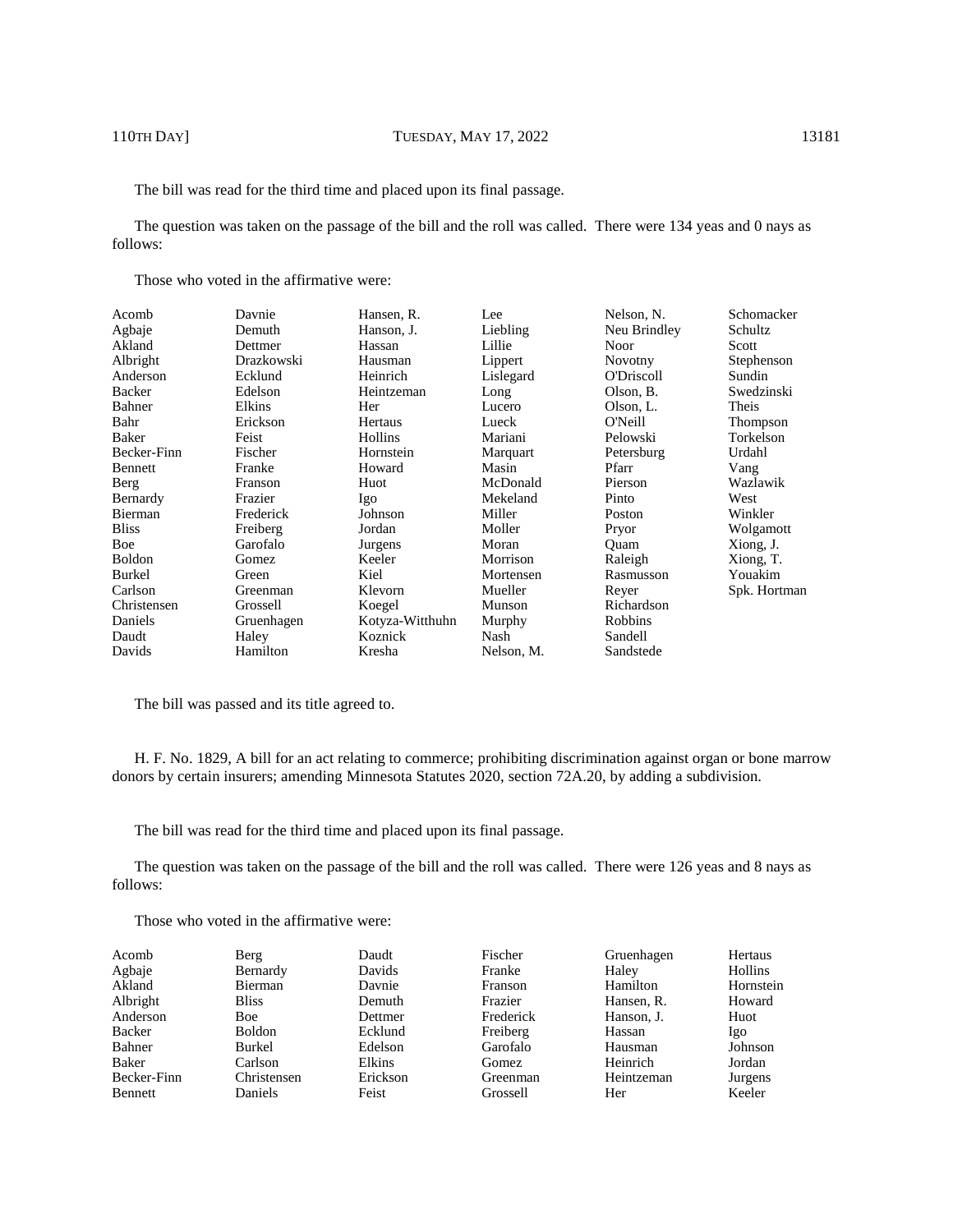| Kiel            | Long     | Nash              | Petersburg | <b>Robbins</b> | Torkelson    |
|-----------------|----------|-------------------|------------|----------------|--------------|
| Klevorn         | Lueck    | Nelson, M.        | Pfarr      | Sandell        | Urdahl       |
| Koegel          | Mariani  | Nelson, N.        | Pierson    | Sandstede      | Vang         |
| Kotyza-Witthuhn | Marquart | Neu Brindley      | Pinto      | Schomacker     | Wazlawik     |
| Koznick         | Masin    | <b>Noor</b>       | Poston     | Schultz        | West         |
| Kresha          | McDonald | <b>Novotny</b>    | Pryor      | Scott          | Winkler      |
| Lee             | Moller   | <b>O'Driscoll</b> | Ouam       | Stephenson     | Wolgamott    |
| Liebling        | Moran    | Olson, B.         | Raleigh    | Sundin         | Xiong, J.    |
| Lillie          | Morrison | Olson, L.         | Rasmusson  | Swedzinski     | Xiong, T.    |
| Lippert         | Mueller  | O'Neill           | Rever      | Theis          | Youakim      |
| Lislegard       | Murphy   | Pelowski          | Richardson | Thompson       | Spk. Hortman |

Those who voted in the negative were:

| Bahr       | Green) | Mekeland | Mortensen |
|------------|--------|----------|-----------|
| Drazkowski | Lucero | Miller   | Munson    |

The bill was passed and its title agreed to.

S. F. No. 2922 was reported to the House.

Rasmusson moved to amend S. F. No. 2922, as introduced, as follows:

Delete everything after the enacting clause and insert the following language of H. F. No. 4048, the first engrossment:

"Section 1. Minnesota Statutes 2020, section 332.33, subdivision 3, is amended to read:

Subd. 3. **Term.** Licenses issued or renewed and registrations received by the commissioner of commerce under sections 332.31 to 332.44 shall expire on June 30. Each collection agency license shall plainly state the name and business address of the licensee, and shall be posted in a conspicuous place in the office where the business is transacted. The fee for each collection agency license is \$500, and renewal is \$400. The fee for each collector registration and renewal is \$10, which entitles the individual collector to work at a licensee's business location or in another location as provided under subdivision 5b. An additional branch license is not required for a location used under subdivision 5b. A collection agency licensee who desires to carry on business in more than one place shall procure a license for each place where the business is to be conducted.

**EFFECTIVE DATE.** This section is effective June 1, 2022.

Sec. 2. Minnesota Statutes 2020, section 332.33, is amended by adding a subdivision to read:

Subd. 5b. **Work from home.** An employee of a licensed collection agency may work from a location other than the licensee's business location if the licensee and employee comply with all requirements under this section that would apply if the employee were working at the business location.

### **EFFECTIVE DATE.** This section is effective June 1, 2022.

# Sec. 3. **[332.365] CREDIT COUNSELING ORGANIZATIONS; DEBTORS.**

Subdivision 1. **Duties of commissioner.** (a) The commissioner shall develop and maintain a document that includes the contact information for nonprofit organizations domiciled in Minnesota that provide credit counseling services to debtors. Credit counseling services include but are not limited to (1) helping debtors understand their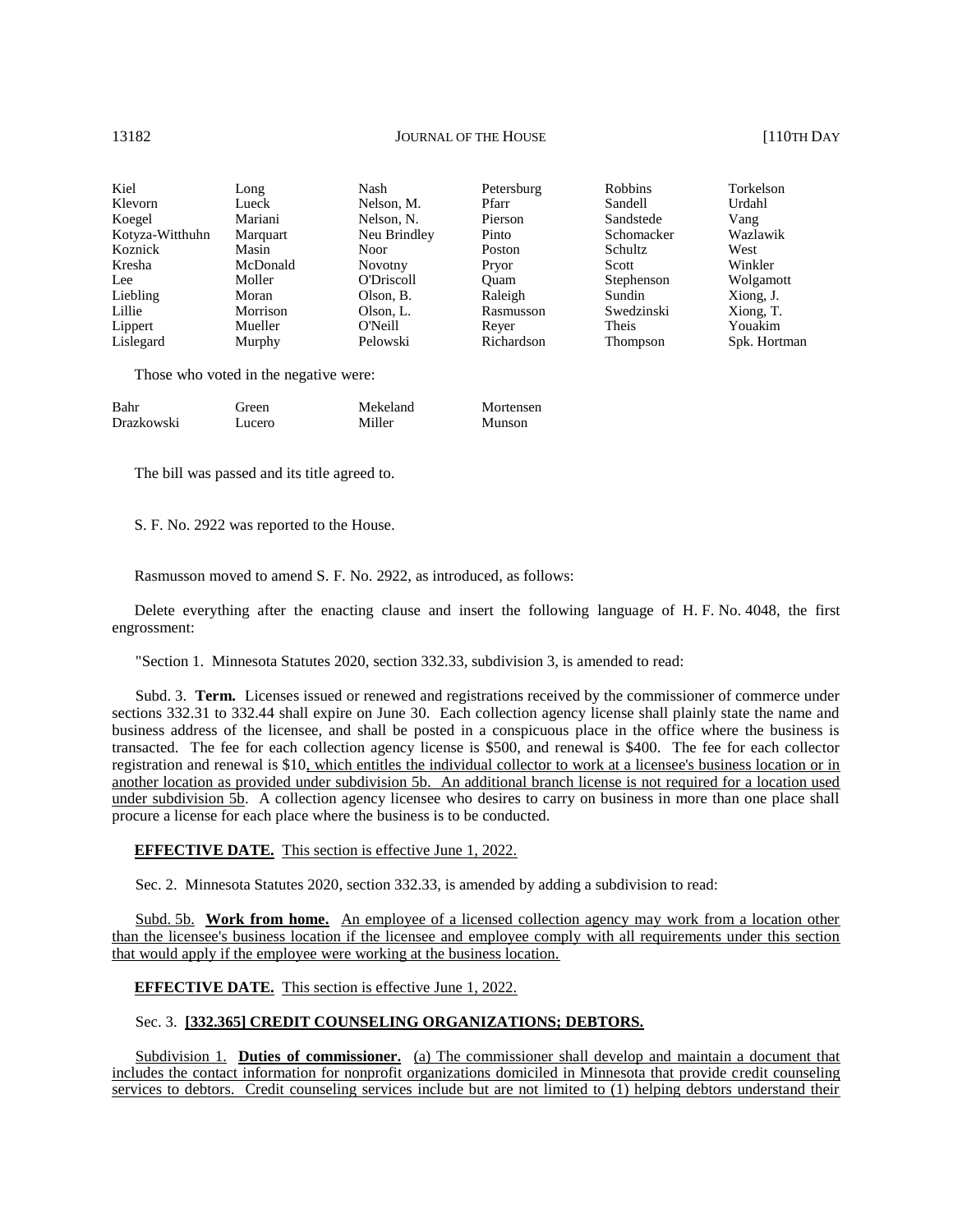rights and responsibilities, and (2) working with debtors, creditors, and collection agencies to satisfy debts. Contact information for organizations that provide credit counseling services in languages other than English to individuals whose primary language is other than English must be included. The document shall include the following statement in English, Spanish, Somali, Hmong, Vietnamese, and Chinese:

"There are resources available to help manage your debt. The following Minnesota organizations offer debt and credit counseling services. The Department of Commerce does not control or guarantee any of the services provided by these organizations. The provision of this list is not a referral to, or endorsement or recommendation of, any organization or the organization's services."

(b) The document shall be no more than one 8-1/2 by 11-inch sheet of paper. The commissioner shall maintain the document and make it publicly available on the department's website in a printable format. The commissioner may update the document no more than once per year and must notify all licensed collection agencies after an update occurs. A collection agency has 120 days from receiving notice from the commissioner of an update to apply the changes to the document.

Subd. 2. **Duties of collection agency.** A collection agency must include the document described in subdivision 1, with the initial written communication sent to a debtor, if the initial communication is performed via United States mail, e-mail, or text message.

**EFFECTIVE DATE.** (a) This section is effective July 1, 2022.

(b) The document required to be developed and maintained by the commissioner under subdivision 1, paragraph (a), must be completed on or before July 1, 2023. The document may be updated for the first time by the commissioner no earlier than September 1, 2024.

(c) A collection agency must meet the requirements of subdivision 2 on or after September 1, 2023."

Delete the title and insert:

"A bill for an act relating to commerce; modifying provisions governing licensure and registration of collection agencies; requiring the commissioner of commerce to collect and maintain certain information regarding credit counseling services; amending Minnesota Statutes 2020, section 332.33, subdivision 3, by adding a subdivision; proposing coding for new law in Minnesota Statutes, chapter 332."

The motion prevailed and the amendment was adopted.

S. F. No. 2922, A bill for an act relating to commerce; modifying provisions governing licensure and registration of collection agencies; amending Minnesota Statutes 2020, section 332.33, subdivision 3, by adding a subdivision.

The bill was read for the third time, as amended, and placed upon its final passage.

The question was taken on the passage of the bill and the roll was called. There were 129 yeas and 5 nays as follows:

| Acomb    | Backer         | Berg           | <b>Boldon</b>  | Daudt   | Ecklund  |
|----------|----------------|----------------|----------------|---------|----------|
| Agbaje   | Bahner         | Bernardy       | Burkel         | Davids  | Edelson  |
| Akland   | Baker          | <b>Bierman</b> | Carlson        | Davnie  | Elkins   |
| Albright | Becker-Finn    | <b>Bliss</b>   | Christensen    | Demuth  | Erickson |
| Anderson | <b>Bennett</b> | Boe            | <b>Daniels</b> | Dettmer | Feist    |